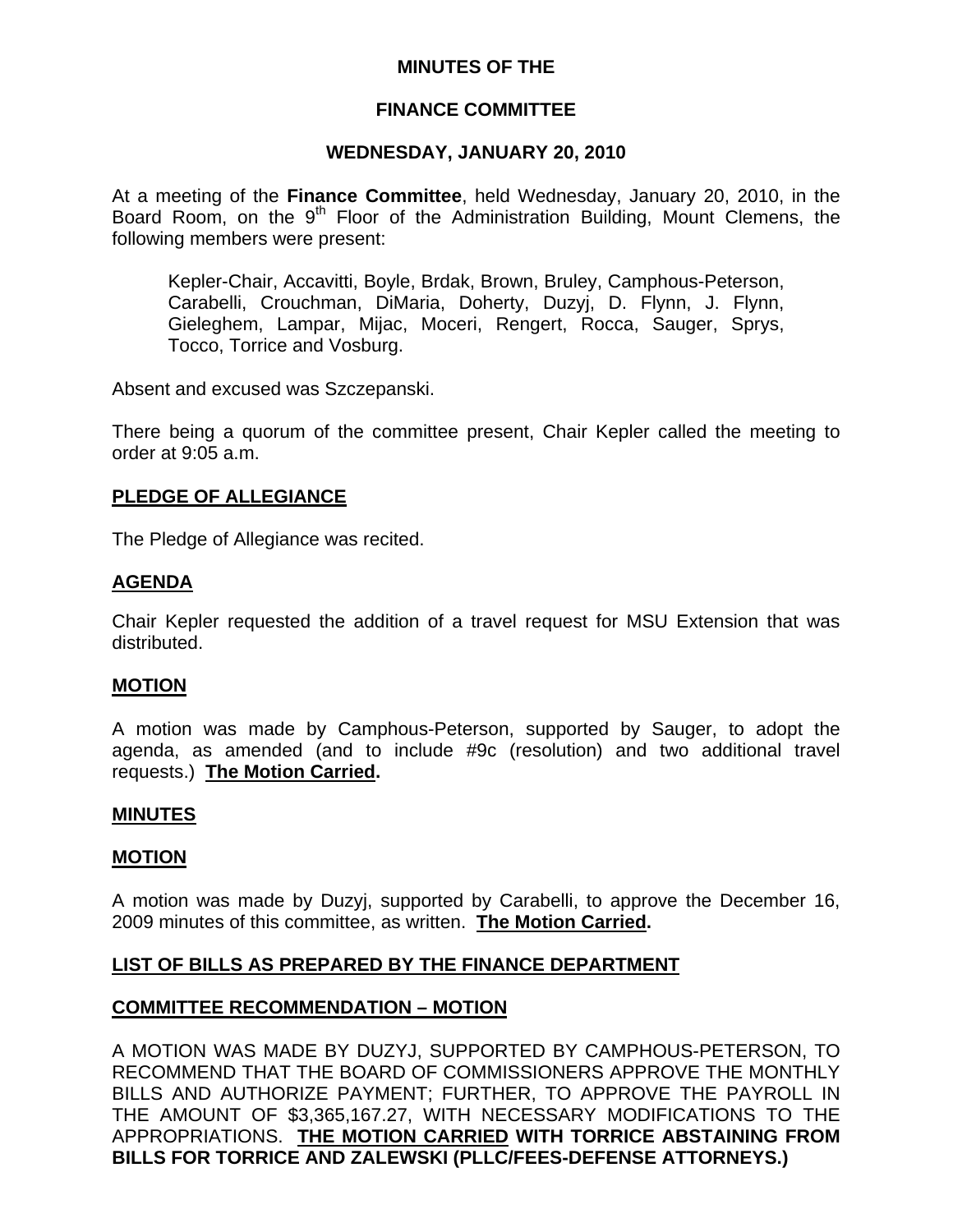# **AUTHORIZE PURCHASING DEPARTMENT TO SEEK REQUEST FOR PROPOSALS TO SELECT VENDOR FOR REVIEW OF COUNTY BUILDINGS FOR ENERGY EFFICIENCY**

# **COMMITTEE RECOMMENDATION – MOTION**

A MOTION WAS MADE BY DiMARIA, SUPPORTED BY SPRYS, TO RECOMMEND THAT THE BOARD OF COMMISSIONERS AUTHORIZE THE MACOMB COUNTY PURCHASING DEPARTMENT TO SEND OUT REQUESTS FOR PROPOSALS (RFP'S) IN ORDER TO SELECT A VENDOR TO CONDUCT A REVIEW OF MACOMB COUNTY BUILDINGS FOR ENERGY EFFICIENCY. **THE MOTION CARRIED.** 

# **TRAVEL REQUESTS**

### **MOTION**

A motion was made by Vosburg, supported by Lampar, to approve the travel requests, as submitted. **The Motion Carried.** 

#### **ADOPTION OF RESOLUTIONS**

### **COMMITTEE RECOMMENDATION – MOTION**

A MOTION WAS MADE BY CAMPHOUS-PETERSON, SUPPORTED BY J. FLYNN, TO RECOMMEND THAT THE BOARD OF COMMISSIONERS ADOPT THE FOLLOWING RESOLUTIONS:

COMMENDING JOHN AND MARIANNE LAWRENCE  $-50$ <sup>TH</sup> ANNIVERSARY **(OFFERED BY VOSBURG);** 

COMMENDING PAST GRAND COMMANDER MIKE LEON FOR HIS WORK FOR THE INTERNATIONAL ORDER OF ALHAMBRA **(OFFERED BY DUZYJ; INCLUDE ACCAVITTI, DOHERTY, J. FLYNN, MOCERI AND SAUGER)** AND

COMMENDING DONALD HABKIRK – RETIREMENT AS EXECUTIVE DIRECTOR OF MACOMB COUNTY COMMUNITY MENTAL HEALTH DEPARTMENT **(OFFERED BY BOARD CHAIR)**

#### **THE MOTION CARRIED.**

### **EXECUTIVE SESSION TO DISCUSS PENDING LITIGATION**

#### **MOTION**

A motion was made by Duzyj, supported by Lampar, to enter into Executive Session for the purpose of discussing pending litigation.